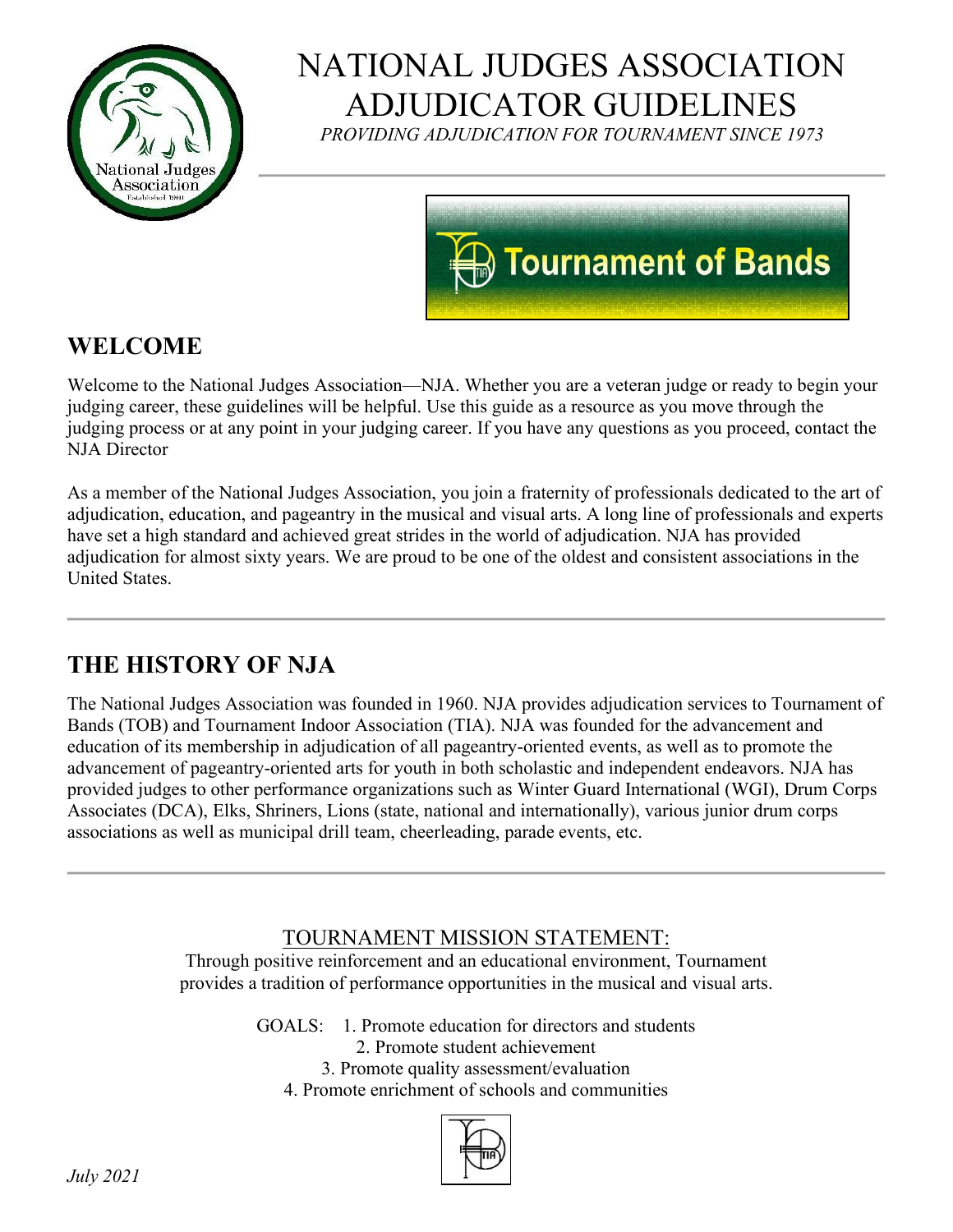### **WEBSITES**

### TOURNAMENT: [WWW.NJATOB.ORG](http://www.njatob.org/) NATIONAL JUDGES ASSOCIATION: [WWW.NJAEDUCATION.COM](http://www.njaeducation.com/)

Our [Tournament](http://www.njatob.org/) website houses all information for both TOB and TIA, as well as WINDI judging assignments and materials. Visit often for updates and news regarding the competitive associations. Keep your information in the WINDI system current from the site. Here is the process to log onto WINDI.

- 1. Migrate to njatob.org
- 2. Click WINDI from the top menu bar
- 3. Click Judge Entry from the drop menu
- 4. Click JUDGE UPDATE USER INFORMATION HERE
- 5. Enter your user's name (first.last)
- 6. Enter your password
- 7. Check and update your information here please keep this current!

No one can see your password. If you forget your password, contact the Education Director. You will be sent a temporary password.

- Use the temporary password to gain access to your WINDI account.
- Choose Change Password from the drop menu under your name in the upper right corner.
- Be sure to click Submit and Save Changes after you update any information in WINDI.

Our National Judges Association website, [Essential Notes](http://www.njaeducation.com/) is the blog of the NJA judging community. Updates, notes, educational materials, recaps, internal judging information, and other timely information are housed in [Essential Notes.](http://www.njaeducation.com/) Please follow the blog to receive update notices.

# **PREPARING TO JUDGE WITH NJA – CURRENT MEMBERS**

The first step each season is to submit your availability. Notification and instructions will usually come from the Education Director via Essential Notes to submit your availability. Select the captions in which you are currently certified, the dates you are available to judge, and any conflicts or affiliations you may have. Other information may be requested. Update your information in WINDI at this time as well.

AFFILIATION: Attending, participating, and/or consulting with units/staffs within one calendar year (two seasons TIA-TOB or TOB-TIA) of the upcoming season will cause an affiliation. You will list the groups you worked or have an affiliation with (such as a spouse, child or sibling) when submitting availability. Any questions or other situations will be handled by the NJA Education Director. (See C details below)

Prior to the beginning of each season for TOB or TIA, an Educational Day will be held to review, discuss, or introduce new material for the upcoming season. It is mandatory for all current NJA Judges who will be adjudicating that season to attend, and for prospective judges. Tournament Bylaws also mandate that NJA Judges adjudicating that season must attend an NJA Education Day.

Attendance sheets are provided to the Director of TOB, TIA and the NJA Director with the judges who were present. The NJA Education Director may schedule a make-up clinic for those judges who may have had a conflict. These on-line sessions will be the week following Education Day and will include participation at TIA-TOB Preview Shows. While it is understood that conflicts arise prohibiting a judge from attending Education Day, they are scheduled and announced well in advance and every opportunity should be made to attend. Lack of attendance by a judge will reduce any judging opportunities throughout the season. Please advise the NJA Education Director if you have any conflicts with attending the scheduled Education Day prior to the start of the season.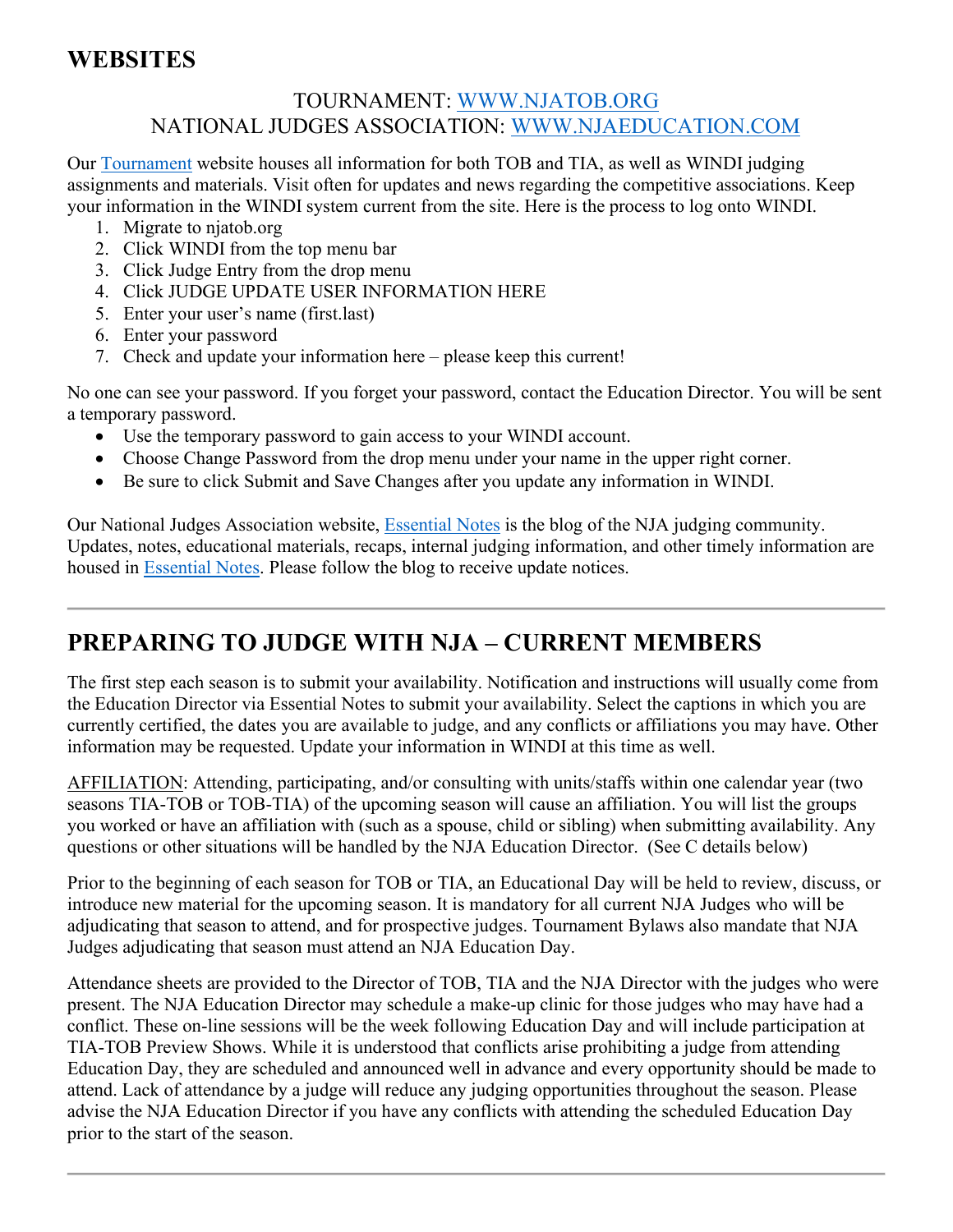# **NJA ASSIGNMENTS**

All assignments are made by the NJA Executive Board. It is important to note that if your availability changes at any time after it has been submitted online, please send the NJA Director an email with your updates. It is very important that your availabilities are current.

While scheduling, every attempt is made to put panels together that have the opportunity to carpool during long distances. You may have to drive to meet up with a fellow judge(s), but it is important to try to reduce your travel expenses as much as possible.

Assignments will be delivered electronically. You will have the opportunity to see who is on the panel for your show assignment. And is very important to notify the Chief Judge of your show confirming you have accepted the assignment. If you have a conflict that has developed and cannot accept the assignment, immediately contact the Chief Judge of your show and NJA Director.

All championship assignments are approved by the TOB/TIA Director as well as NJA Director. Many attributes are considered when making these assignments.

**NOTE**: Assignments are confidential and not to be shared with others at any time.

### **NJA ATTIRE**

All Judges are required to wear the appropriate assigned attire when judging for the National Judges Association. NJA attire may be purchased through [Essential Notes.](http://www.njaeducation.com/) Click Judge Apparel.

This is the uniform for Tournament of Bands and Tournament Indoor Association.

- NJA polo (GREEN POLO) NOT THE ANNIVERSARY EDITION.
- Black pants
- Black shoes
- Black socks
- Your Current Judge Badge in possession

When the weather is cooler, a black NJA pullover is appropriate. A solid black coat is acceptable. However, there may be no designs, logos, or bright colors on it. Dress in layers and be comfortable. Clear or black raincoats or ponchos are acceptable if it is raining.

# **END OF THE SEASON – ATLANTIC COAST CHAMPIONSHIPS**

At the end of each Tournament Season, each organization holds the Atlantic Coast Championship. These events are the climactic events for many of our groups as it provides a finals performance opportunity to culminate their season.

NJA, as the parent organization, is responsible for the management of these championships. It takes all members of NJA to assist in the operations of these shows. You are expected to staff these end-of-season events. Please plan your time and volunteer for one of the many jobs to help make these championships successful.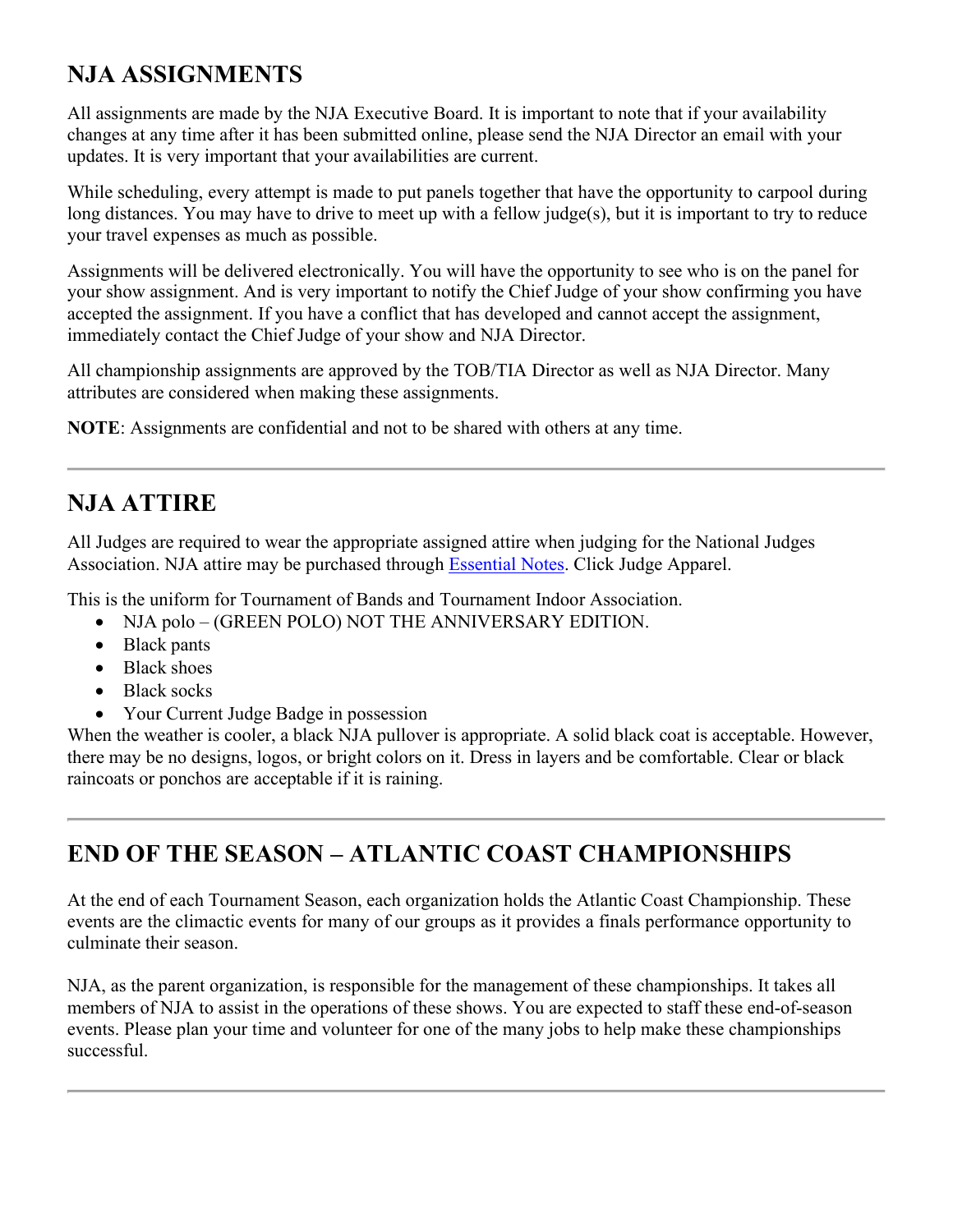# **A – CONTINUING EDUCATION-DEVELOPMENT**

Throughout the season, your Caption Facilitator will provide feedback on your judging performance. This is a way for you to grow your judging craft. A review process will also occur at the end of the season. Caption Chairs and Facilitators, and the Education Director will review each judge's performance throughout the season. Formal reviews occur on each caption every three (3) years. Informal reviews will occur each season.The information, meant to assist in personal growth, will be shared with the judge and help place them in a continued training path, and possibly lead them to work toward certification on another caption.

Our organization houses a huge amount of knowledge and experience. Members are encouraged to become active in continuing education efforts. Consider hosting an elective session at an Education Day or facilitating a virtual clinic. Contact the Education Director to design and schedule any education sessions.

Several NJA members, and trainees, have asked about judging in other associations. NJA offers hours of education, training, and professional development for all our adjudicators – at no cost to the individual. The following NJA policy covers this. If you have any questions, please contact NJA Director.

Some judges wish to expand their horizons and judge with other circuits. The NJA policy on this is as follows.

- Several months prior to the judging association assignment, you must contact the NJA Director to discuss this opportunity.
- The outside judging association should not be within our footprint, i.e., an area served by Tournament and NJA.
- NJA/Tournament is your home circuit, and thus, if needed, you are expected to be available on busy weekends.
- NJA/Tournament Caption Heads, Facilitators, Coordinators and Assistants are expected to work ONLY for NJA/Tournament.

# **B – DIGITAL TECHNOLOGY**

Since winter 2013, NJA has utilized the WINDI system, a new recording system for commentary dialogue, and score submission to the tabulator. All equipment will be provided by NJA for use at each contest throughout the season. Personal devices are not permitted. You will want to have a 9-foot extension cord and an outlet splitter with you, as well as a power stick or rod.

Judge worksheets are provided to all judges via Essential Notes. You must use a paper worksheet to record your scores. Do not record them on an electronic device. If an issue arises, tabulators and administrators will require paper copies.

# **C – AFFILIATION**

AFFILIATION: An NJA judge must disclose any affiliation with any performing unit based on the following definitions:

PRIMARY AFFILIATION: Designer, instructor, manager, or administrator of the competing ensemble. Individuals may not judge for NJA if they are performing in any competing ensemble. If you have a PRIMARY AFFILIATION – you may not judge a show where that ensemble is competing. \*

SECONDARY AFFILIATION: Any judge who receives compensation from the school, and/or sponsoring organization and any related organization that sponsors or supports the competing ensemble i.e. an individual who teaches in the school or who might teach or provide other services for the sponsoring organization as well as any judge, who through family, spouse or significant other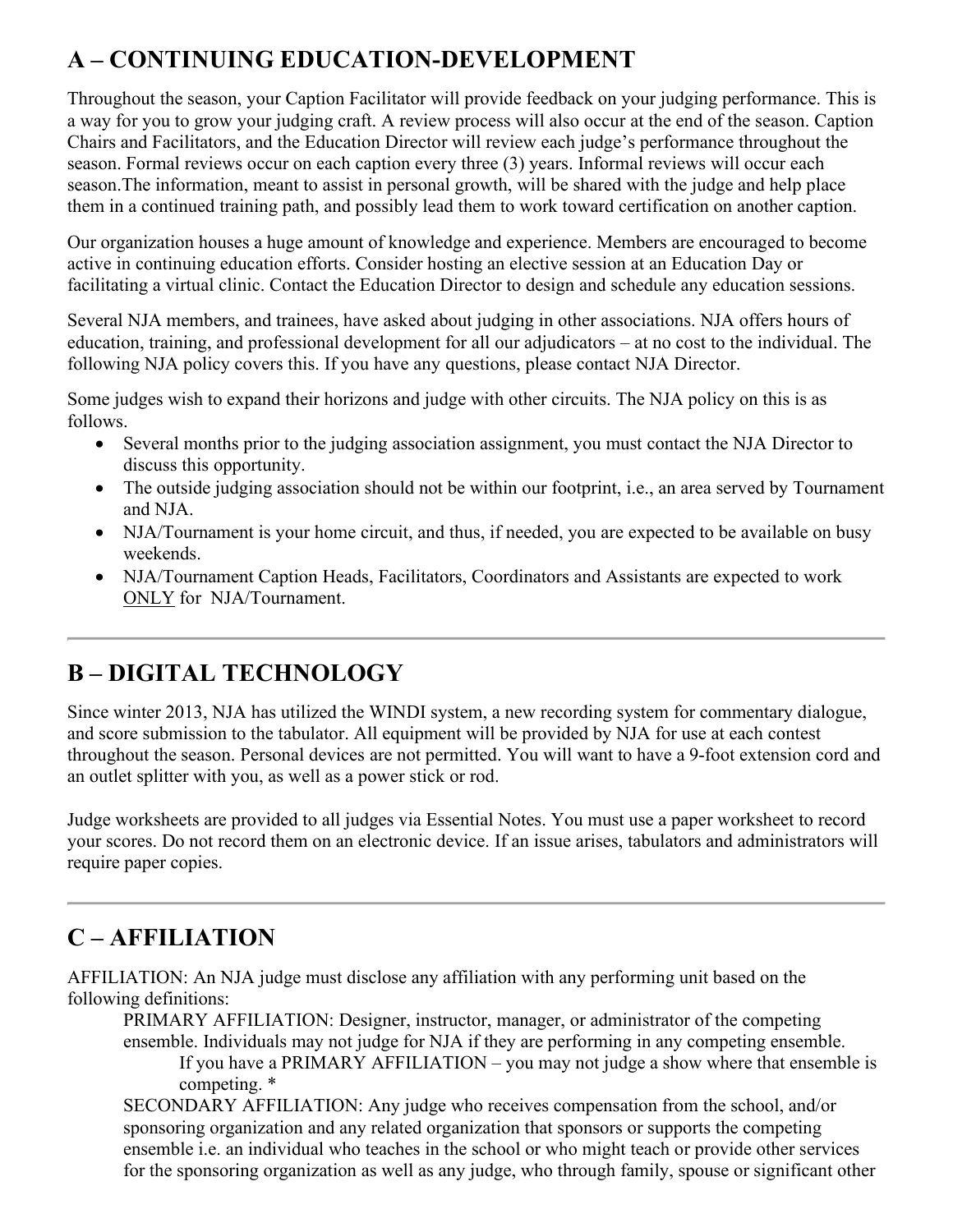who has a primary affiliation as described above. These affiliations will be reviewed on a case-bycase basis. If you have a SECONDARY AFFILIATION – you may not judge a show where that ensemble is competing. \*

CONSULTATIONS: A current NJA Judge who consults with any competing ensemble creates an affiliation with that unit. This is a PRIMARY AFFILIATION. NOTE: A TIA/TOB Preview is NOT considered an affiliation.

 AFFILIATION DURATION: An NJA Judge will not judge any unit with which they have had an affiliation for 2 seasons from season of departure.

Example: Teacher retires from school in June 2015. May now judge an ensemble from that school in September of 2016.

CONDUCT: No judge may display interest or preference toward any competing ensemble he/she may judge. Wearing an insignia is not permitted. Judges are encouraged to give input regarding the ethical standards of the judging community. This should be handled through the NJA/TIA/TOB Director.

\*NOTE: There may be rare assignment exceptions to be at the discretion of the NJA/TIA/TOB Director

### **D – PROFESSIONALISM AND SOCIAL MEDIA GUIDELINES FOR NJA/TOURNAMENT MEMBERS**

Members of National Judges Association and Tournament represent one of the largest judging organizations in the country. As representatives of NJA and Tournament, our communication both inside and outside our organizations must reflect the ideals of our members and judges.

It is important to understand that you are looked upon as the professional face of NJA and Tournament. Be cautious of the different types of social media, and how you may use them. It is improper to comment that you are assigned to a certain show, or make comments about something you may have judged.

Social media is a double-edged sword we must use to our advantage. Social media is an easy tool we can use in several ways.

- Spread general news for the general membership
- Congratulate members/units on achievements
- Release timely updates at contest events and sites
- Promote our organization and member units in our organizational context
- Promote our membership in our organizational context

Social media is just as easy to misuse, in many more ways.

- Comments on professional behavior of members
- Releasing information embargoed by the organization, e.g., assignments, interpretations of rules/placemats, schedules
- Promoting personal agendas of members and member units
- Influence pedaling amongst members or outside of our organizational context
- Complaints, inappropriate comments, conversations best kept confidential and private

To that end, the following guidelines are established for members and member units. Until these guidelines are revised, consider them the official guidelines for NJA members and member units.

- Use caution in posting in any social media contexts. Ask if anyone, in any organization, could misinterpret any posts, including text, images, and video, to show any type of biased affiliation or influence.
- Consider changing personal settings on social media sites to allow review and approval for posts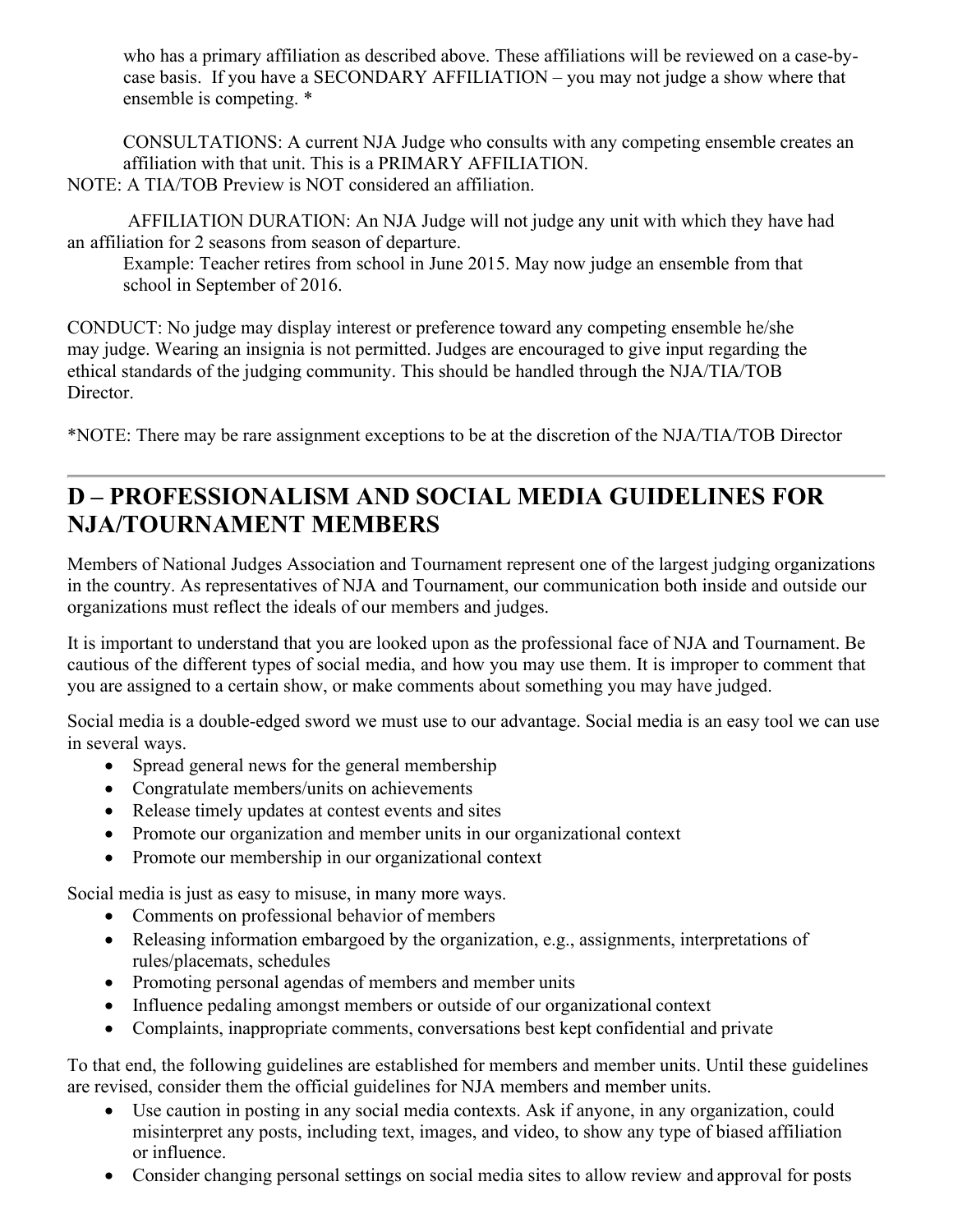visible to the public regarding any NJA/Tournament member or member unit.

- Refrain from public comments on anticipated or actual performance or anything related to the NJA competitive arena. Even positive postings can be misinterpreted and cause much damage to the NJA brand, memberships, and member units.
- Do not release information that is embargoed by NJA/Tournament. This includes assignments, schedules, event details, and NJA organizational protocols.
- Use caution, professional judgement, and common sense. Always.

# **E – THE JUDGING DAY**

Whether driving yourself or carpooling to the show, give yourself plenty of time to arrive at the show site one hour prior to the start of the show. The Chief Judge of your show will have provided you the address of the contest, report time, and any other pertinent information for the contest. Prior to leaving your house, make sure you have all judging information with you as well as the appropriate judging attire for the day. Upon arrival at the contest site, you may be greeted by a contest host. Advise them that you are one of the assigned judges and ask where you may park. They may have an area for judges parking. You will also want to inquire as to where the Judges Room is located. Thank any host staff and remember, people are always listening and watching.

Many shows will have some type of hospitality set up in the room. Please thank the show hosts assigned to the Judges Room. Be considerate of the show hosts and the hospitality extended. This is a courtesy provided to judges. The people in the room are probably boosters, so remember that what you say or do will be observed.

Check in with the Chief Judge for the show. Show line-ups will be provided as well as any additional show information for that contest. Be aware of your surroundings, and what is discussed before, during, and after the contest. Be aware of statements or comments made and who may be listening. Always be respectful and professional.

**NOTE**: Hosts in our organization traditionally have extended superb hospitality to our judging panel. Note the words judging panel. It is not professional to bring family and friends into the judge's room to eat and hang out.

Each judge, excepting trialing judges, is assessed a Technology Fee of \$5 per contest. This will go to offset the expenses of upgrading technology for all our judges. The Chief Judge will collect this prior to paying judges and remit to the association.

Make sure you have your caption placemat, notebook to record notes for discussion during critique, and plenty of pens or pencils. Use this time to prepare for the contest of the day.

Here are helpful tips to make your day educational and enjoyable for everyone. You can refer to  $\overline{A}$  Day in [the Life](#page-8-0) of a Judge for more information.

Show Preparation

- Review the Caption Placemat to reinforce the priorities of your caption.
- Review any prior score you may have given in the past on the caption you are judging.
- Keep in mind the TOB/TIA Linear.
- Review any notes you may have made from previous contests.

### Duties

- Judges are to rank the units.
- Judges are to rate the units by the comparative scores earned during the course of the contest.
- Judges are to aid the units to improve through comments and via critique.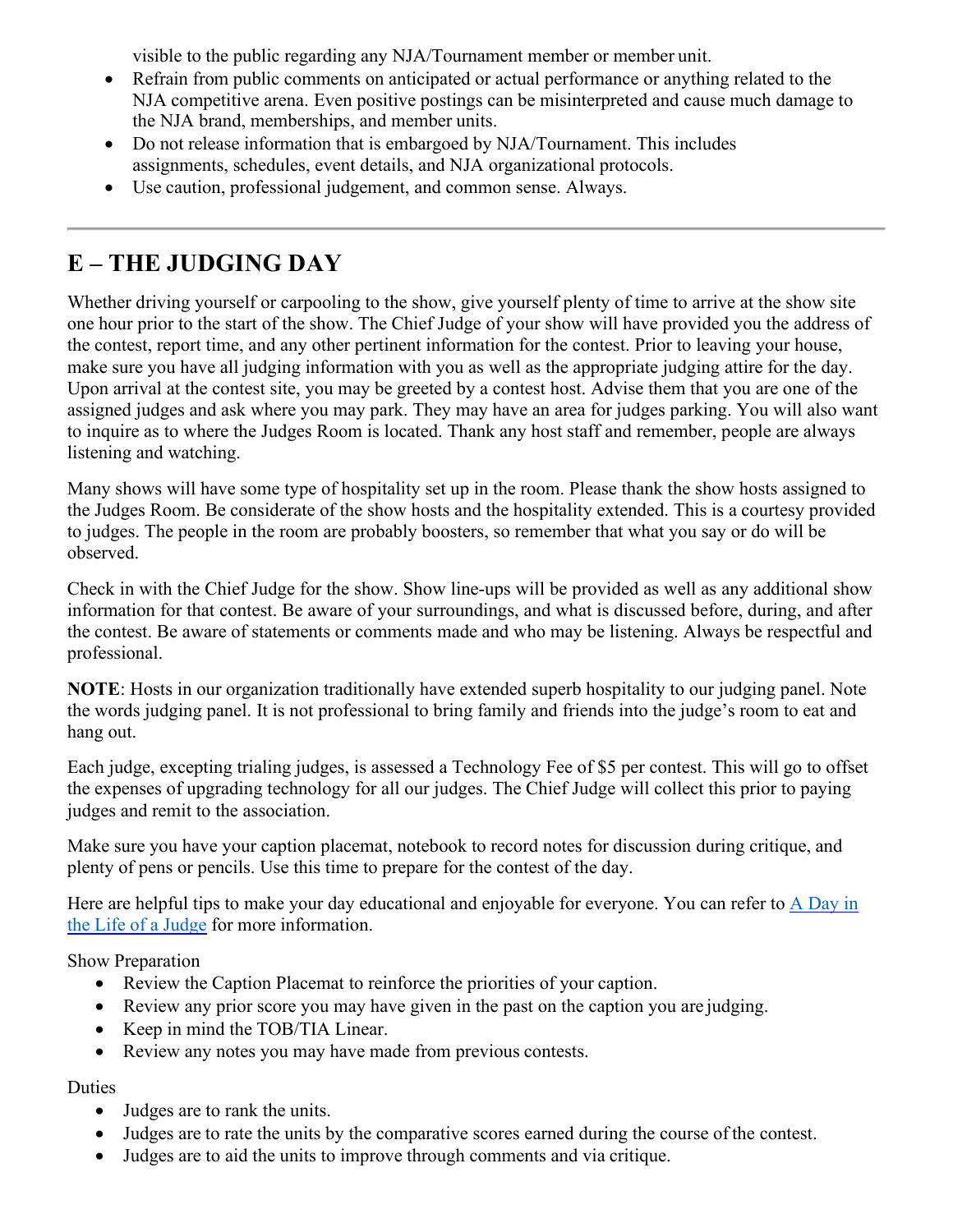Conduct During the Contest

- All judges are expected to maintain a dignified and impartial attitude at all times. Refrain from discussing the performance while adjudicating the contest.
- Have your Caption Placemat handy for reference after each unit.
- Keep brief, clear notes on each unit.
- Keep your wrap up concise and to the point; give the greatest amount of time to your scoring.
- Use a ranking tote sheet to assure sub-caption ranking in the contest.

Impression, Comparison, Analysis

- Impression is the judge's subjective reaction to the program they are evaluating.
- Analysis is the objective aspect of the evaluation that seeks out reasons to support or modify initial impressions.
- Comparison requires the judge to look at the number given and compare it to other marks he/she has given in that caption not only in that contest but also in previous contests.

### Accountability through Scoring

- All judges must share a consistent, collective understanding and application of the Tournament philosophy. Personal interpretations or personal values must be put aside.
- All judges must be independent in arriving at their scores, and avoid the tendency to assign follow the leader numbers for no other reason than insecurity or safety. However, the concept of independent judging may not become an excuse for unaccountable decisions.
- All judges are held accountable for every score assigned, as well as supporting that score with valid discussion relative to ranking and rating.
- All judges must feel confident to make hard, but accurate calls, which sometimes might not be popular. They must feel confident to assign scores that they believe are right in spite of what other judges may have done. When a score is correctly given based on the criteria, judges must be confident that their decision will be supported. If the call is not correct, it must be identified immediately, and both judge and group advised of this.
- All judges must judge each contest as a new event, carrying NO PRE-CONCEIVED OPINIONS into the actual contest.

All judges can only judge what is presented; they cannot judge what is not presented. Speculation or expectation of what the judge thinks should be in the show is inappropriate.

### Accountability through Numbers Management

Every judge has the responsibility to rate and rank each group within each of the sub-captions on the score sheet. This involves providing numerical information to the group, telling them where they are in the competitive field relative to other groups, as well as how high on the development curve they are. Each subcaption must provide this information if the judge is to do the best, most accurate job of scoring within his/her caption.

- The caption is always judged top to bottom including every competitor. The system is designed to work when these ratings combine to yield the total ranking.
- A judge who applies ties in sub-captions must understand that this tells the staff that the two groups are absolutely equal. This also suggests that either the judge did not give due thought to the comparison process of scoring, or that the judge's management of numbers failed to allow scoring room for the proper ranking of all groups within each sub-caption.
- Within each sub-caption remember what the value of a tenth means.
	- o For Guard, Dance, and Twirl value
		- $\bullet$  0 1 tenths = Insignificant Differences
		- $\blacksquare$  2 3 tenths = Slight Differences
		- $\blacksquare$  4 6 tenths = Moderate Differences
		- $\blacksquare$  7 tenths of more = Significant Differences
	- o For Marching Bands, Percussion, and Winds
		- $\blacksquare$  1 to 2 percentage points = Very Comparable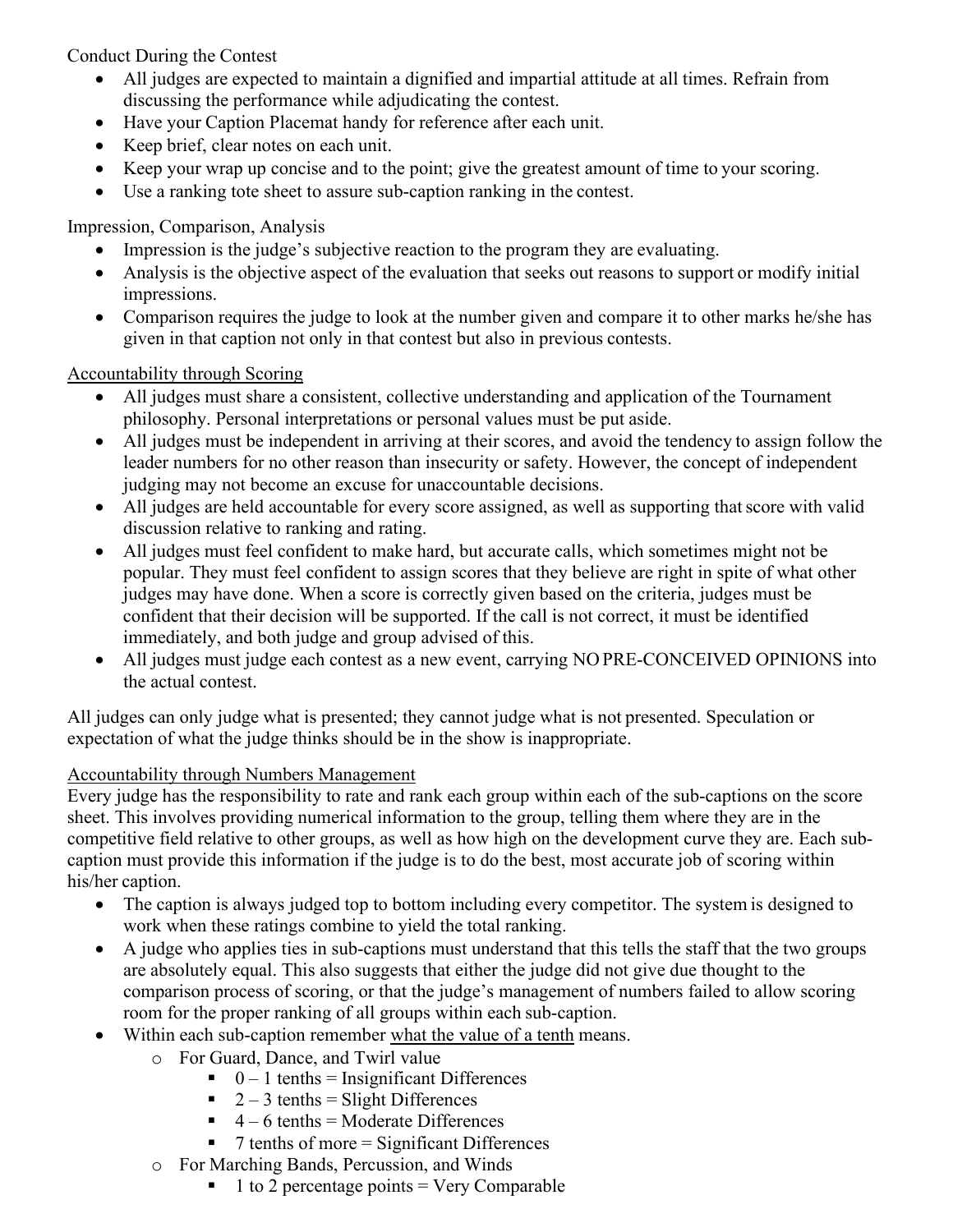- 3 to 4 percentage points = Minor Differences
- $\blacksquare$  5 to 7 percentage points = Definitive Differences
- $\blacksquare$  8 and high percentage points  $=$  Significant Differences

### Accountability through Sampling

All sheets need to be sampled between the What and the How sub-captions. Judges' observations at all points in the season should be addressed to both the designer and performer. Every viewing is virtually the first viewing, due to limited exposure, ongoing changes in the program, and development of performance skills.

Every contest is a new contest with a new and unique set of dynamics while on a TOB/TIA LINEAR. All achievement should be seen through *what the performer is being asked to do.* The *What* and *How* exist simultaneously; observations should include both pieces as they occur.

- Scores should offer all groups a true barometer of the success of their process in each sub-caption.
- Scores should always accurately reflect the degree of quality and achievement of each group, at every point in the season.
- Scores should NEVER be elevated just because it is the end of the year and the judge wants to give a year-end bonus. THE TOB/TIA LINEAR MUST BE PRESERVED.

# **F – A DAY IN THE LIFE OF AN NJA JUDGE**

#### **Pre-Departure**

Directions to site Contact information for Chief Judge Arrival/report time Car-pool contact information

### **Your Judging Bag**

| Tote sheets    | Judge badge                 |
|----------------|-----------------------------|
| Placemats      | Power stick                 |
| Pens/pencil    | Extension cord              |
| Paper/Notebook | Weather clothes/accessories |

### **Upon Arrival**

| Park in assigned area     | Review placemats        |
|---------------------------|-------------------------|
| Locate Judges Room        | Prepare totes and notes |
| Check in with Chief Judge | Sign out iPad           |

### **During the Contest**

- Complete adjudication and submit scores
- Take notes

### **After the Contest**

- Gather materials/notes from contest
- Wait until you are in the Judge Room to discuss
- Wait for the Tech Tab to log off the iPad

### **Critique**

- Be ready to start on time
- TOB Group in this arrangement for 2021

### **The Day Of**

#### Attire

Black pants, socks, shoes, belt Green polo shirt (Not Anniversary) Current Judge Badge or Trialing Judge Badge No logo other than NJA/TOB/TIA

- Be ready for the next group
- Be back from breaks on time
- Prepare for critique
- Return iPad
- Thank your Tech Tab
- Thank your host